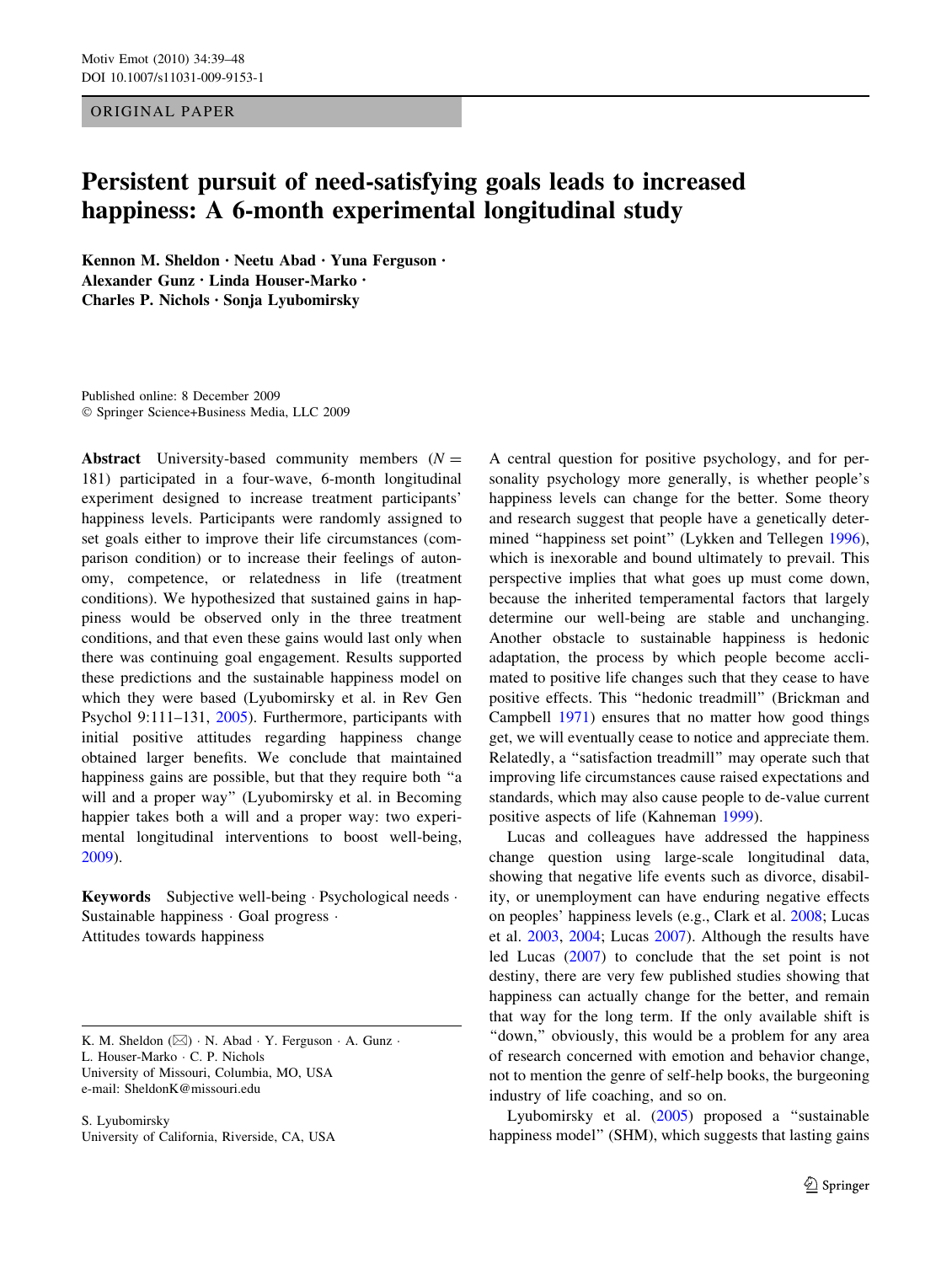in happiness can occur, under specific optimal circumstances (Sheldon and Lyubomirsky [2004](#page-9-0)). First, the model suggests that it is better to focus on establishing new patterns of activity, rather than new life circumstances. Although people often strive to improve their circumstances or situations (such as in what house, town, or state they live, what car they drive, or how much money they make), the effects of such changes on happiness are only transient. This is because people adapt to their static configuration of life circumstances, falling prey to the hedonic or satisfaction treadmills. In contrast, by adopting a new life activity (such as a hobby, group membership, goal, or career), people obtain the potential to generate a steady stream of fresh positive experiences. Consequently, they may be able to achieve and maintain a higher level of happiness than their genetic predisposition alone would predict. In short, Lyubomirsky et al. [\(2005\)](#page-9-0) made a case for a set range rather than a set point, such that people might be able to stay in the upper tail of their own range, if other happiness-relevant life factors besides genetics continue to make positive contributions to the equation.

Recent research supports the activities versus circumstances distinction, showing that happiness boosts due to self-reported positive activity changes last longer than boosts due to self-reported positive circumstantial changes (Sheldon and Lyubomirsky [2006](#page-9-0)), and that randomly assigned activity changes (when actually carried through) produce longer-lasting happiness boosts than randomly assigned circumstantial changes (Sheldon and Lyubomirsky [2009](#page-9-0)). Sheldon and Lyubomirsky [\(2006](#page-9-0)) also showed that people do indeed adapt more swiftly to changed life circumstances, compared to changed life activities.

Thus, this research suggests that the type or quality of activity makes a difference. Furthermore, other recent research also focuses on the type or quality of life change that people make as crucial for determining short-term and long-term effects on happiness. Lyubomirsky et al. ([2009\)](#page-9-0) argued that sustainable happiness changes require ''both a will and a proper way." They showed that participating in randomly assigned optimism or gratitude exercises produced 6-month gains in happiness compared to a ''daily activities listing'' control exercise. However, they also demonstrated an interaction such that these gains lasted only as long as participants continued to invest effort in practicing the optimism or gratitude (compared to the control) activity, thus suggesting that both a ''will'' (defined in terms of continued effort) and a ''proper way'' are required for sustainable well-being change. Furthermore, the effect was strongest when participants had signed up for a ''happiness increase'' study, rather than a ''cognitive exercises'' study. Thus, ''will'' (defined in terms of having self-selected into the study, knowing its purpose) was found to be important in a second way. But again,

these effects only occurred when the assigned activity was one hypothesized to affect happiness, not the comparison activity, indicating that more than mere expectancy or placebo effects were at work.

What mediates the sustainable positive changes in happiness that have been observed? The SHM proposes that global happiness levels are critically affected by the positivity of current proximal experience. If one can maintain an inflow of rewarding experiences over time, then one can maintain an increased happiness level. What are the essential types of positive experience to have? According to self-determination theory (SDT: Deci and Ryan [1985,](#page-9-0) [2000\)](#page-9-0), all humans have basic psychological needs that must be met if they are to thrive. Specifically, SDT focuses on autonomy (needing to feel that one owns and agrees with one's behavior), competence (needing to feel that one can do things well, or at least improve in one's abilities), and relatedness (needing to feel meaningfully connected to at least some other people). These three needs are said to be evolved and species-typical, and the proposition that they are universally important has been supported in a wide variety of studies, conducted in a wide variety of cultural settings (see Sheldon [2004](#page-9-0) or Deci and Ryan [2000](#page-9-0) for reviews).

Lyubomirsky et al. ([2009\)](#page-9-0) found further support for these SDT postulates by showing that enhanced feelings of autonomy and relatedness in a person's weekly experiences mediated the effects of the positive activity (i.e., optimism and gratitude) on changes on well-being. The third need postulated by SDT, competence, did not significantly mediate the treatment effects when autonomy and relatedness were in the equation, because the optimism and gratitude interventions in this study had smaller effects on increases in competence satisfaction. This divergent result provides one rationale for examining all three needs concurrently, to carefully assess their relative efficacy for increasing happiness.

In the current research, we addressed these important issues in a new way—namely, by assigning participants to pursue particular kinds of personal goals over a 6-month period. The study built on the previously cited well-being research in several ways. First, we advertised the study as a happiness-increase experiment, such that all participants selected themselves into the study with knowledge of, and some degree of commitment to, the study's goals (thus, all of our participants began with ''will'' in the sense of conscious knowledge of the study's purpose). We based this aspect of the design on Lyubomirsky et al. [\(2009](#page-9-0)) finding that happiness changes only occur for self-selected participants, and from other recent research suggesting that happiness interventions have larger effects for informed participants (Seligman et al. [2005\)](#page-9-0) than for ''blind'' ones (Sheldon and Lyubomirsky [2006;](#page-9-0) Lyubomirsky et al.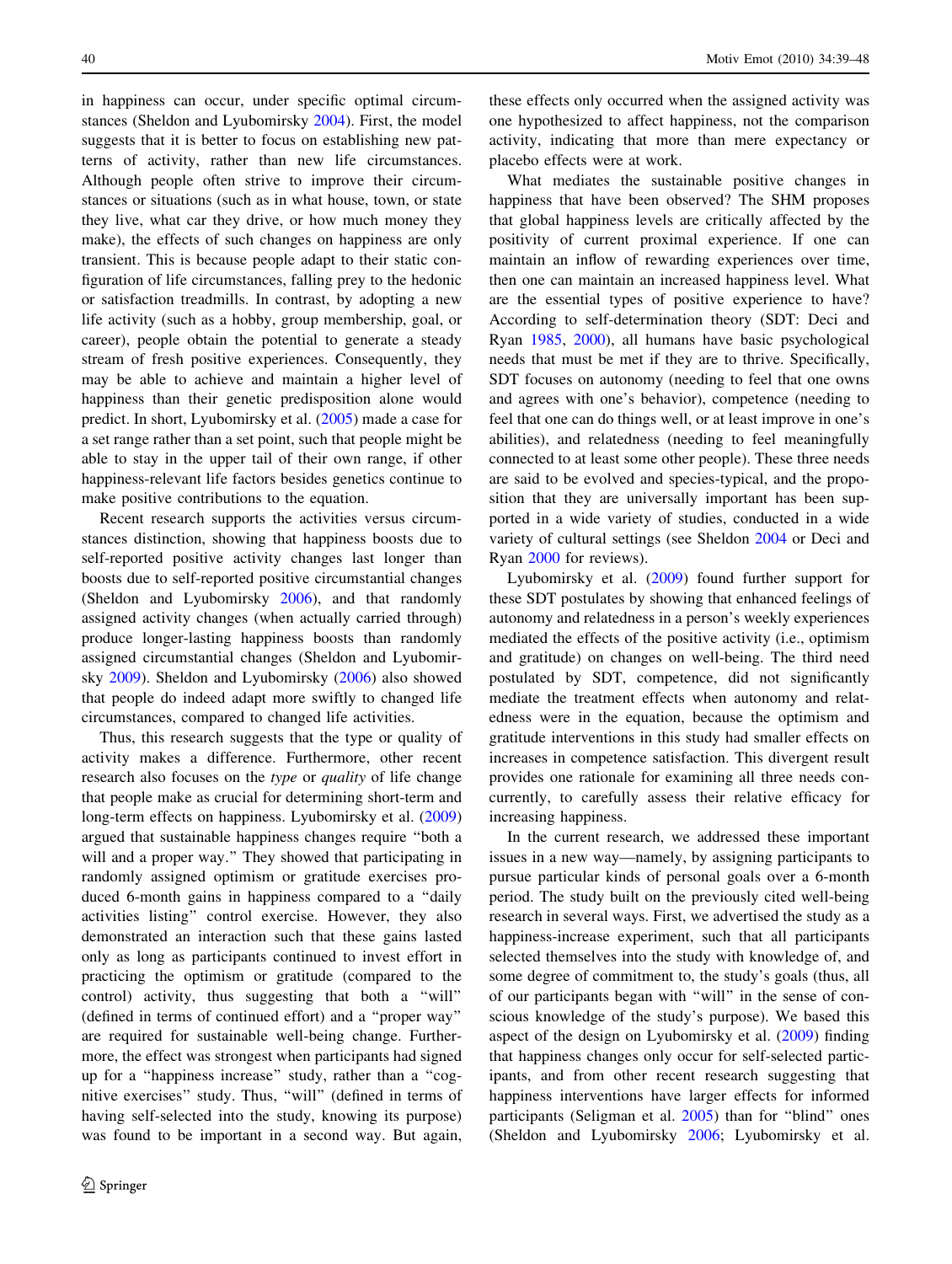[2009\)](#page-9-0). Of course, self-selection and hypothesis-awareness (rather than random assignment and hypothesis-blindness) is a potential threat to experimental validity, but the reality is that any positive psychology intervention likely involves precisely such self-selection and advance knowledge of hypotheses. Further, Lyubomirsky et al. [\(2009](#page-9-0)) found (as predicted) that self-selection only mattered when participants had been assigned ''a proper way'' to happiness, suggesting that self-selection alone is not sufficient to produce happiness gains.

Second, the current study used a novel means of prompting treatment participants to engage in potentially happiness-boosting activities. Instead of assigning participants to engage in particular exercises (such as practicing optimism or expressing gratitude), we assigned them to set and then pursue particular personal goals. Personal goals are self-generated initiatives that aim at positive change in one's life (Sheldon [2004](#page-9-0)). Goals by definition involve activity, although they can have circumstance changes as their terminal focus (i.e., ''purchase a new car'' or ''move to a new apartment''). In general, achieving goals has been found to produce enhanced well-being over time (Brunstein [1993\)](#page-9-0). However, some types of goals, when achieved, engender more well-being than others. For example, when goals are self-concordant (pursued for autonomous, not controlled reasons) or intrinsic in content (concerning growth and connection, not money and status), then achieving them produces larger gains in well-being (Sheldon [2004](#page-9-0); Sheldon and Kasser [1998\)](#page-9-0). Notably, however, none of the prior published studies of the effects of varying goal types on changes in well-being have taken an experimental approach by randomly assigning participants to pursue various types of goal contents; instead they have relied on participants' self-ratings of their self-listed goals. Thus, a strength of the current study is its experimental manipulation of the various contents of goals to be pursued.

What goal contents should be manipulated? In the present study, we extend the earlier SHM research comparing activity versus circumstance changes (Sheldon and Lyubomirsky [2006](#page-9-0), [2009](#page-9-0)) by asking participants either to set goals to change their circumstances (discussed below) or to set goals that should lead to sustained positive activity. In the activity category, we asked participants to pursue goals directly relevant to the three psychological needs discussed above—autonomy, competence, and relatedness. Again, because Lyubomirsky et al. ([2009\)](#page-9-0) found that need-satisfying experiences mediated their activity change effects, we reasoned that the direct pursuit of goals relevant to the production of need-satisfying experiences may be effective as well. Such goals, like the gratitude, kindness, and optimism interventions discussed above, should produce a stream of positive emotions and positive experiences that will cumulate to increase and sustain happiness. Also, by assigning participants to pursue goals only of one type or another (i.e., either four autonomy goals, or four competence goals, or four relatedness goals), we were able to examine whether any of the three needs are more or less effective for bringing about sustained change in well-being. Based on past SDT research and data concerning the three needs (Deci and Ryan [2000](#page-9-0); Sheldon [2004\)](#page-9-0), one could predict that there will be no such differences; successful participants in all three of the needrelevant activity goal (treatment) conditions should experience enhanced well-being.

Again, we also included a ''circumstance goals'' condition in the study. We believed this was an appropriate comparison condition because it also involved goals, but goals whose target is known to be of questionable benefit for sustained changes in well-being (Sheldon and Lyubomirsky [2006\)](#page-9-0). Other comparison conditions were possible, such as asking participants to pursue known harmful goals (ethically problematic) or simply asking participants to list open-ended goals with no content constraints, as in typical idiographic goal research. We feared that an unconstrained condition might not offer a clear contrast with autonomy, competence, or relatedness because many idiographic goals naturally refer to themes of autonomy, competence, or relatedness (Sheldon [2004](#page-9-0)). Thus, we chose a comparison condition (circumstance change goals) that would presumably exclude explicit mention of need-satisfaction and that also references the targets of many consumer and cultural messages concerning how to become happier, i.e. buying a product, changing one's look, or moving to a higher-status neighborhood.)

As a third way of extending previous research, the current study included three follow-up assessments, each 2 months apart, to more closely examine the processes by which initial gains can be sustained (versus eroded). This procedure allowed us to examine whether continued successful engagement in the assigned goals continues to serve as the crucial determinant of sustained change. For example, if a person fails at or stops pursuing their goal between  $T_3$  and  $T_4$ , does any gain between  $T_1$  and  $T_3$  dissipate, such that the person returns to the initial baseline at  $T_4$ ? Although we expect need-relevant goal attainment to be more effective than circumstance goal attainment in bringing about enhanced well-being, even in the former case, successful activity must continue for the gains to last. In other words, hedonic adaptation will erode the positive effects of even need-relevant goal attainment, unless that activity continues successfully over time.

Finally, our study also examined a fourth important issue—namely, participants' attitudes regarding the possibility of becoming a happier person. Although all participants in this study selected themselves into a ''happiness study,'' they may not have all held similarly strong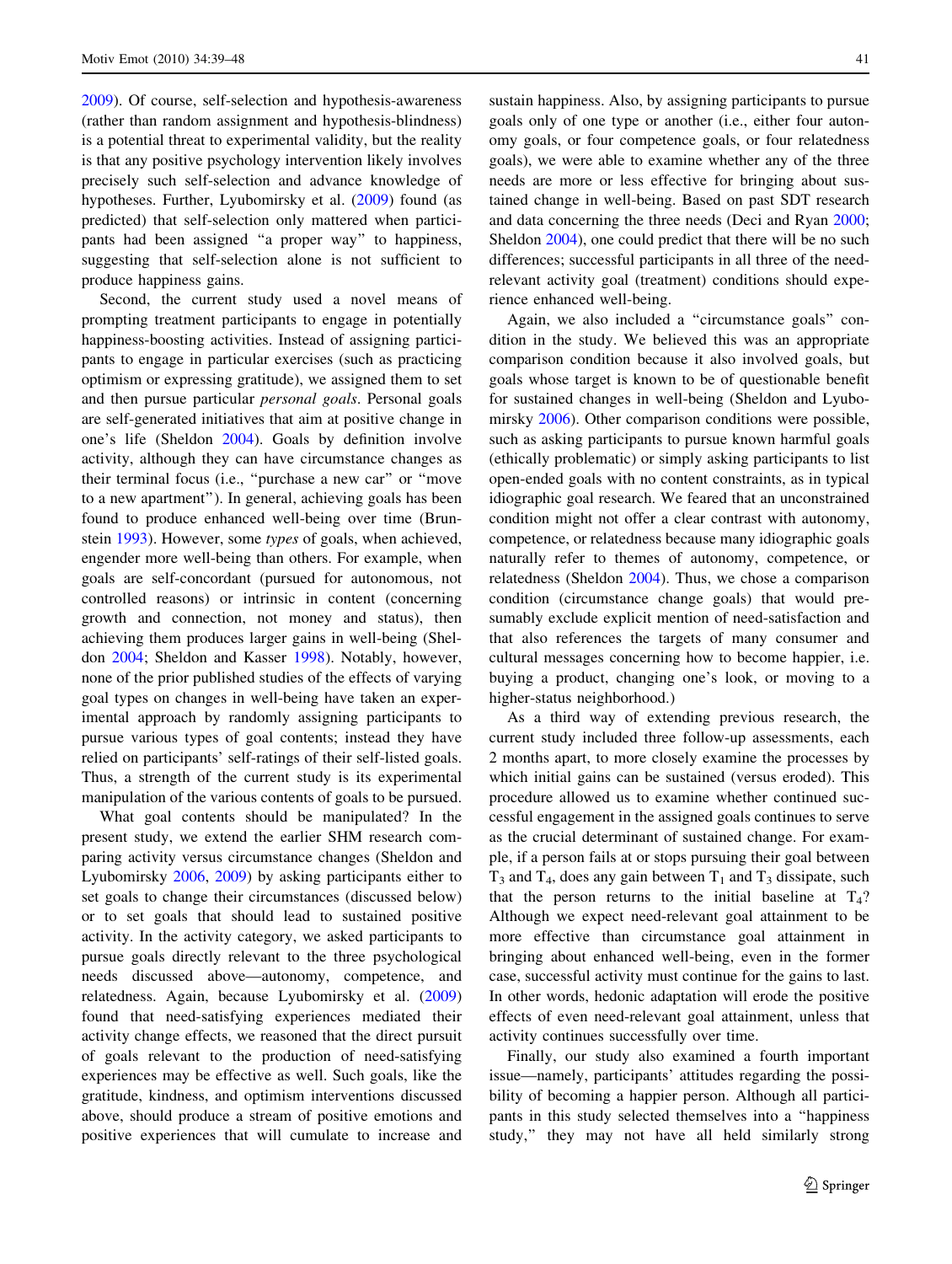attitudes that such changes are really possible and desirable. We attempted to address this issue by developing a scale assessing participants' attitudes regarding the notion of happiness change. Our prediction was that such initial attitudes would have their own effects on later sustained change, independent of the processes already discussed. We also evaluated whether such attitudes would interact with condition assignment, such that they only have influence if the participant is pursuing need-satisfying activity, not circumstance change, goals.

### Summary and hypotheses

In sum, we conducted a 6-month longitudinal study in which treatment participants were randomly assigned to pursue self-set autonomy, competence, or relatedness goals. Comparison participants, by contrast, were assigned to pursue goals to change their life circumstances. An additional important aspect of the study is that we recruited participants from the university community, rather than undergraduate students from psychology courses. The resulting wider range of ages and life experiences was expected to establish greater generalizability of effects. Our first ''positive effects on well-being'' hypothesis was that achieving one's goals would have positive effects upon well-being, but only in the three treatment conditions and not the comparison condition. In other words, those who successfully pursue autonomy, competence, or relatedness goals should evidence enhanced well-being 2, 4, and 6 months later, compared to those who successfully change a specified life-circumstance. We explored this moderator hypothesis by testing for Treatment (vs. comparison)  $\times$  Goal-Progress interaction effects on changes in well-being, at each assessment. When this effect was significant, we planned to examine each of the three needrelevant goal conditions separately, to assess which of the three types of goal is most effective for sustaining wellbeing. The four assessment occasions allowed us to test our crucial hypothesis at three different times—by examining change from  $T_1$  to  $T_2$ , from  $T_1$  to  $T_3$ , and from  $T_1$  to  $T_4$ .

Our second ''maintained effects on well-being'' hypothesis was that ongoing successful effort is crucial for maintained changes in well-being. Thus, we predicted that goal progress at the current time of assessment would be the most important predictor of well-being at that time, controlling for prior levels of well-being and goal progress, and that the earlier progress measures should drop out of the equation. Thus, progress made between  $T_1$  and  $T_2$ should not influence well-being at  $T_3$ , because its influence is past; instead, well-being at  $T_3$  should be influenced by progress during the  $T_2 - T_3$  period. This prediction is derived from an important postulate of the SHM (Lyubomirsky et al. [2005](#page-9-0)), that ongoing effort and activity are required to bring about lasting happiness change because such activities are what generate the inflow of novel positive experiences that are necessary for sustained happiness. It is also consistent with SHM's assumption that hedonic adaptation tends to erode earlier gains, unless successful activity continues to provide new positive experiences to support the earlier gains.

Our third ''pre-existing attitudes about well-being'' hypothesis was that participants' pre-existing attitudes about the possibility of becoming happier, as measured by new items developed for this study, would have their own independent effects on sustained well-being change. In other words, those who do not think they can or should become happier will be unlikely to experience benefits, no matter to what condition they have been assigned.

### Method

#### Participants and procedure

The "Community happiness study" was advertised on a University of Missouri announcement listserv that goes out to students, staff, and faculty; interested readers were given an email address to contact in order to be enrolled into the study. When they arrived at the laboratory, participants were told the following: ''The purpose of the study is to compare the effects of several exercises that research suggests can impact people's state of mind. As part of the study, we will ask you to do one exercise in particular, to examine its effects. However, it is up to you whether or not you follow through with the exercise; if you do not follow through, you will still be a participant in good standing.'' They were also informed that ''participation in this study is not guaranteed to have positive effects. For example, you may be assigned to a condition that is expected to be less effective. Or, you may not successfully practice the assigned exercises. Thus, we make no promises that being in the study will improve your quality of life.'' Participants were first asked to complete an initial questionnaire, then were asked to generate and rate four personal goals of a particular type (see below).

One hundred and eighty-one participants (33 men and 148 women) supplied complete data at  $T_1$ . (Three were excluded for incomplete data.) The imbalanced gender ratio suggests that women were more inclined to volunteer for a happiness increase study. There were 79 students, 12 faculty, 82 staff, and 7 administrators in the sample; their ages ranged from 18 to 64, with a mean of 33.6. One hundred fifty-eight participants were Caucasian, and 23 participants were African-American, Asian-American, Hispanic, or ''other.'' Starting from a sample size of 181 at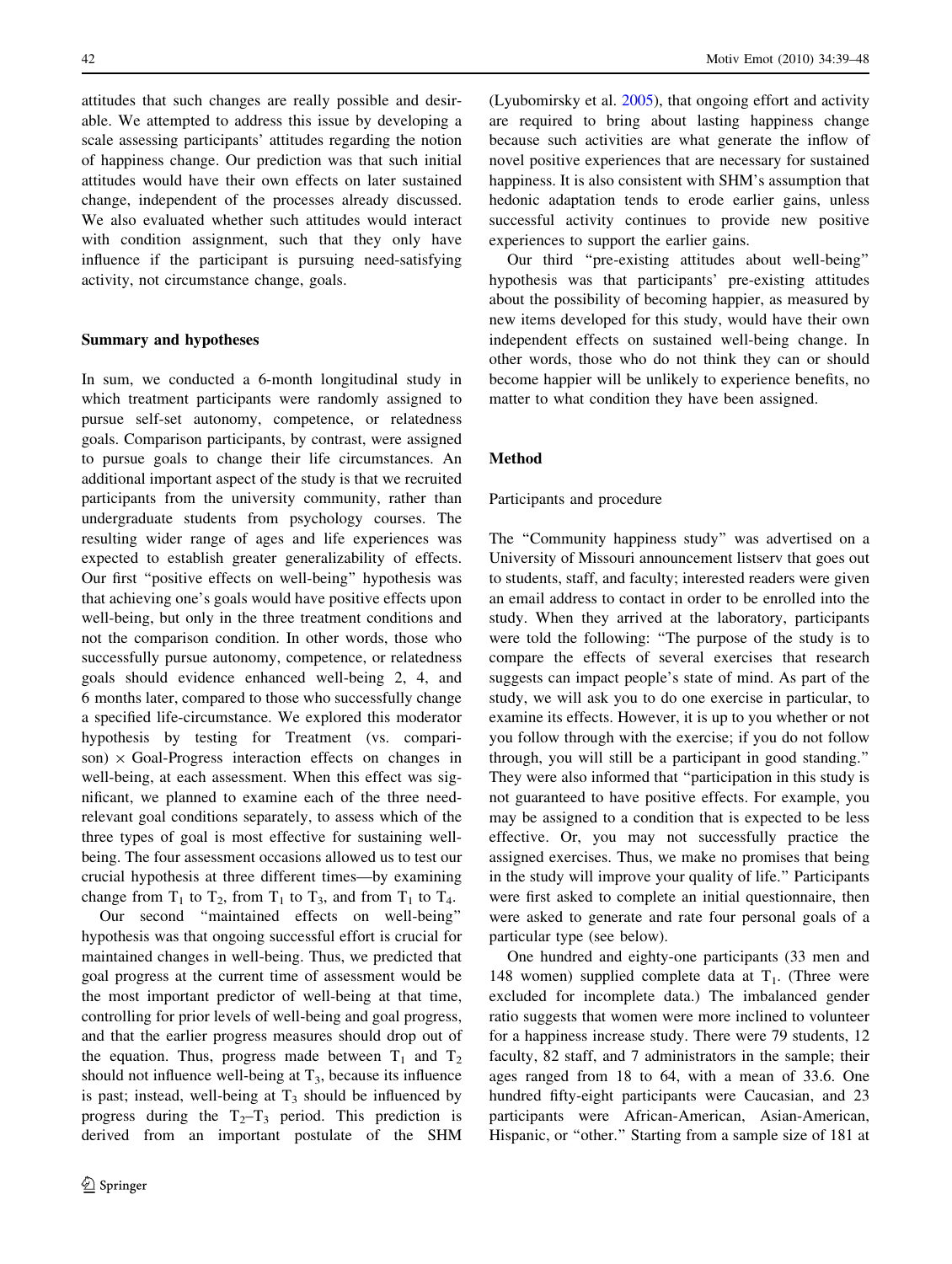$T_1$ , participants numbered 173, 151, and 145 at  $T_2$ ,  $T_3$ , and  $T<sub>4</sub>$ , respectively (2, 4, and 6 months later), a good attrition rate for a study of such a relatively long duration. (Possible attrition effects will be considered below.) Notably, exploratory analyses revealed that gender, income, and occupation (student, faculty, staff, administrator) had virtually no influence on the patterns reported below, and thus we will ignore such demographic variables henceforth.

Participants received \$25 for completing the initial session and were entered into a lottery if they completed the entire study, with five \$100 prizes and one \$500 prize available. Although the initial session took place at the laboratory, all follow-up questionnaires were administered via the internet. Links to the follow-up questionnaires were emailed 2, 4, and 6 months after the initial session.

# Goal assignment procedure

After completing an initial well-being questionnaire, participants were told the following: ''Again, in this research we are studying positive mood, and the factors that sustain it. We will assess your mood and happiness several times during the next 6 months. We will also ask you to do something during this time that might affect your mood. This ''something'' has already been shown to have significant positive effects on peoples' lives, and we want to further examine its potential.'' After this, treatment participants were told that ''For the next 6 months, we would like you to give special attention to a psychological need namely, the need for (autonomy, competence, or relatedness).'' Autonomy was defined as occurring when ''you make your *own* decisions and choices, so that what you do is interesting, meaningful, and valuable to you.'' Competence was defined as occurring when ''you feel effective and capable in life, and that you are doing things that you are good at.'' Relatedness was defined as occurring when ''you feel a sense of connection with important others you understand and care for these others, just as those others understand and care for you.'' Comparison condition participants were told that ''We would like you to try to change some important circumstances in your life.'' Circumstances were defined as ''facts about your life, such as where you live, what you own, what you look like.'' Listed examples included changing where or who you live with, re-arranging your house, or changing your hairstyle, wardrobe, or look via cosmetic surgery. After hearing the examples, comparison group participants were told that all of them involved ''making a one-time change regarding your life-circumstances that will have a positive effect in your life.''

Participants then brainstormed ''some ways in which your (autonomy, competence, relatedness) need is not currently being met,'' or brainstormed ''some life circumstances you could change.'' After this open-ended task, treatment participants were asked, on the next page, to list ''four goals you can pursue, over the next 6 months, to better satisfy your (autonomy, competence, relatedness) need,'' while comparison participants were asked to list four goals they could pursue in order to change their life circumstances. Participants received some general suggestions about types of goals they could list in their assigned condition, but received no specific instructions about what to pursue. Initial condition  $N$ 's ranged between 44 and 47.

## Measures

## Subjective well-being (SWB)

At each time period, participants were administered the Positive Affect Negative Affect Schedule (PANAS; Watson et al. [1988\)](#page-9-0) and the Satisfaction with Life Scale (SWLS; Diener et al. [1985\)](#page-9-0), with reference to "right now in your life'' and with a 1 (strongly disagree) to 5 (strongly agree) scale for the SWLS and a 1 (very slightly to not at all) to 5 (extremely) scale for the PANAS. Positive and negative affect scores were computed and in much past research (Sheldon and Elliot [1999](#page-9-0); Sheldon and Kasser [1998](#page-9-0); Sheldon and Lyubomirsky [2006\)](#page-9-0), we computed a single SWB variable at each time by standardizing the three measures and then subtracting negative affect from positive affect and life-satisfaction  $(\alpha)$ 's after recoding negative affect = .91, .91, .91, and .92 at  $T_1 - T_4$ ).

## Goal rating variables

In order to test for initial perceived differences in the listed goals, all participants were asked to rate ''how much effort will you put into each goal/each change" (intended effort) and ''how well do you expect to do the goal/make the change'' (initial expectancy), using a 1 (not at all) to 5 (very much) scale. Initial effort and expectancy variables were computed by averaging across the participant's four goals. No differences by condition emerged on these two variables (for expectancy, means ranged from 3.63 to 3.81,  $F(3,177) = .57$ , ns; for intended effort, means ranged from 3.52 to 3.84,  $F(3,177) = 2.22$ , *ns*). Thus, initial expectancies about one's effort and future success could not explain any later observed condition differences in SWB, which is reasonable since initial self-efficacy presumably influences changes in SWB only via later successful effort, and according to our hypotheses, only then when that ''will'' (effort) is supplemented with a proper ''way'' (treatment vs. comparison condition). Thus, initial expectancy and intended effort and will not be considered further. At  $T_2$ ,  $T_3$ , and  $T_4$ , participants answered two questions regarding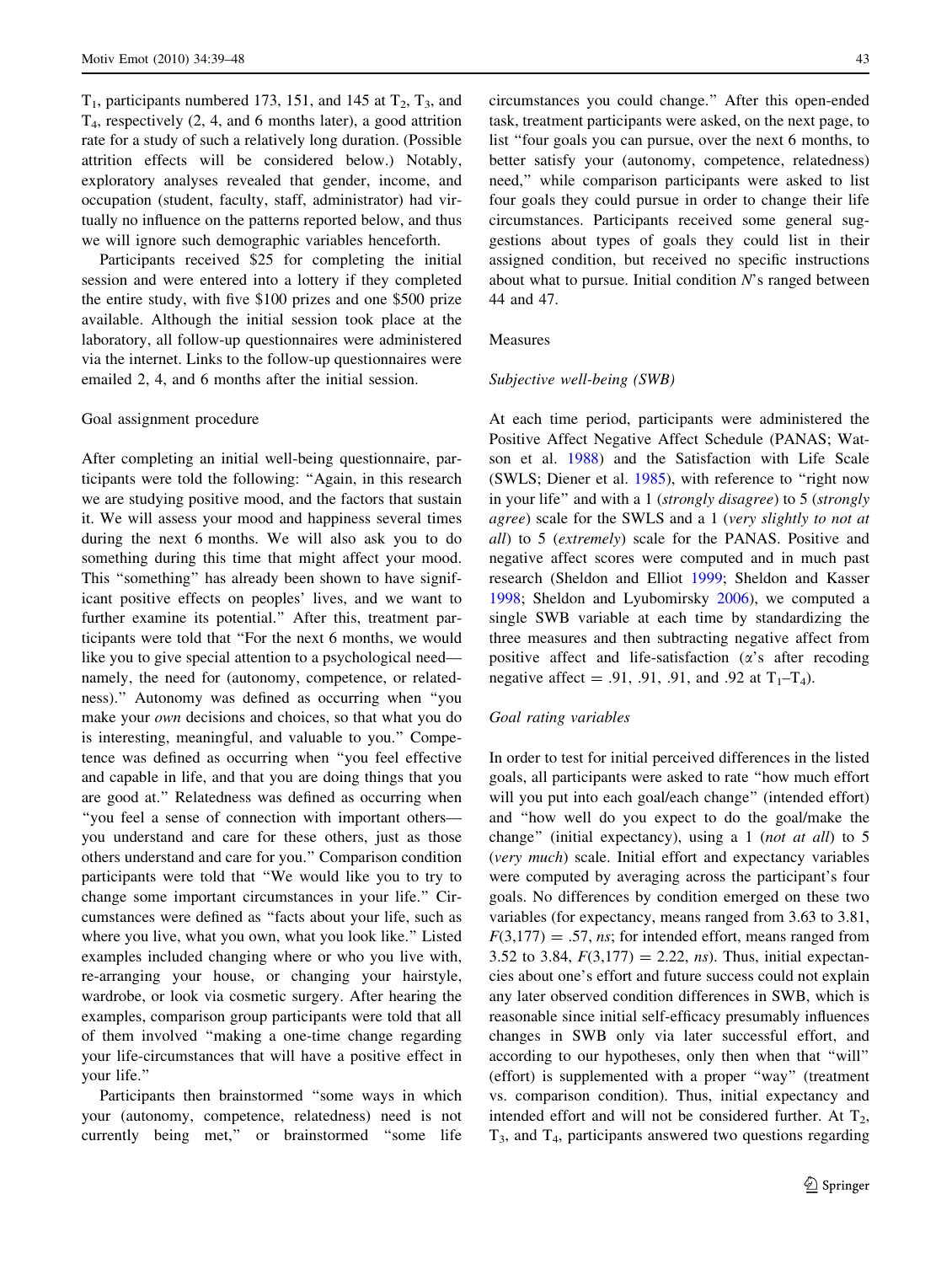<span id="page-5-0"></span>each of their four goals: ''How would you rate your current progress in each goal?'' and ''How hard have you tried to work on each goal?" A 1 (*not at all*) to 5 (*very much*) scale was employed. We computed aggregate progress and effort variables by summing across the relevant four goal ratings. However, because these scores correlated .80  $(T_2)$ , .78  $(T_3)$ , and .72  $(T_4)$ , we combined the ratings into a single eightitem ''current progress'' variable at each time point  $(\alpha's = .73, .77, \text{ and } .76, \text{ respectively}).$ 

### Initial happiness change attitudes

We generated 15 items to measure four types of attitudes about happiness change: that happiness might be difficult to change (e.g., ''I think trying to increase one's happiness level is nearly impossible'' [4 items]), that pursuing happiness is maladaptive (e.g., ''Happy people are often unprepared to deal with the negative side of life'' [4 items]), that happiness is personally undeserved (e.g., ''I may not be worthy of happiness'' [4 items]), and that happiness is an inappropriate goal (e.g., ''The idea that everyone ought to be happy is symptomatic of what's gone wrong in our culture'' [3 items]). These items were administered prior to the goal manipulation, with a  $1-5$  (no agreement to much agreement) scale. A principle components analysis revealed the expected four factor structure after two of the 15 items were eliminated for not loading above .50 on any of the factors. The reliabilities of the four subscales were .80, .74, .75, and .54, respectively. Because the four subscales correlated between .49 and .57 with each other and because they did not form a consistent discriminative pattern in the results, we recoded the 13 items and combined them into a single ''positive attitudes towards happiness'' measure  $(\alpha = .87)$ . High scores on this measure indicate that the participant believes that becoming happier is a feasible and appropriate goal, whereas low scores indicate skepticism regarding the feasibility and appropriateness of this goal.

## **Results**

#### Preliminary analyses

Table 1 contains descriptive statistics and correlations for the major study variables—SWB at four times, happiness attitudes, and progress at three times (the  $N$ 's decrease over time because of sample attrition). SWB ranged from  $-1.5$ to 8.6 across the four SWB administrations, happiness attitudes ranged between .38 and 4.0, and progress ranged between 1 and 6 across the three progress administrations. There were no condition main effects on the four SWB variables (all  $p$ 's  $>$  .18). Although there was no condition main effect on  $T_2$  progress  $(F(1,171) = .15, ns)$ , progress was significantly higher in the circumstance goal condition than in treatment conditions at  $T_3$  (*M*'s = 3.92 vs. 3.23,  $F(1,149) = 20.60, p < .01$  and at T<sub>4</sub> (M's = 3.57 vs. 3.17,  $F(1,143) = 7.95$ ,  $p < .01$ ). We will consider these differences below.

We also examined attrition effects for the 6 dropouts at  $T_2$ , the 29 dropouts at  $T_3$ , and the 35 dropouts at  $T_3$ . Dropouts did not differ from the rest of the sample in gender composition; however, younger participants were significantly more likely to have dropped out by  $T_3$  and  $T_4$ (both  $p$ 's < .05). Also, T<sub>3</sub> dropouts were significantly lower on  $T_2$  SWB, and  $T_4$  dropouts were significantly lower on  $T_2$  and  $T_3$  SWB, indicating that participants reporting less benefit from the study after it began were more likely to discontinue their participation over time. Most important for our purposes, however,  $T_2$ ,  $T_3$ , and  $T_4$ dropouts did not differ from non-dropouts on  $T_1$  SWB. Thus, biased sampling due to dropout versus non-dropout differences in initial happiness cannot explain our results. Also, there were no attrition differences by condition. Thus, participants were no less likely to complete the study depending on the condition to which they had been assigned, again supporting the integrity of our design.

|                            | M    | <b>SD</b> |         | 2       | 3       | 4       | 5.     | 6       |         |
|----------------------------|------|-----------|---------|---------|---------|---------|--------|---------|---------|
| 1. $T_1$ SWB               | 4.78 | 1.63      |         |         |         |         |        |         |         |
| 2. $T_2$ SWB               | 4.78 | 1.62      | $.81**$ |         |         |         |        |         |         |
| 3. T <sub>3</sub> SWB      | 5.02 | 1.83      | $.67**$ | $.67**$ |         |         |        |         |         |
| 4. $T_4$ SWB               | 5.18 | 1.72      | $.61**$ | $.61**$ | $.66**$ |         |        |         |         |
| 5. Happiness attitude      | 3.25 | .65       | $.45**$ | .44**   | $.49**$ | $.38**$ |        |         |         |
| 6. $T_2$ progress          | 2.75 | .73       | $.22**$ | $.23**$ | $.23**$ | $.27**$ | $-.02$ |         |         |
| 7. $T_3$ progress          | 3.41 | .85       | $.21**$ | $.17*$  | $.34**$ | $.20*$  | .02    | $.40**$ |         |
| 8. T <sub>4</sub> progress | 3.22 | .79       | $.21**$ | $.22**$ | $.27**$ | $.26**$ | .06    | $.28**$ | $.74**$ |

Table 1 Descriptive statistics and correlations for primary study variables

*Note:* \*  $p < .05$ ; \*\*  $p < .01$ . Because of attrition, N's are slightly lower for later-time correlations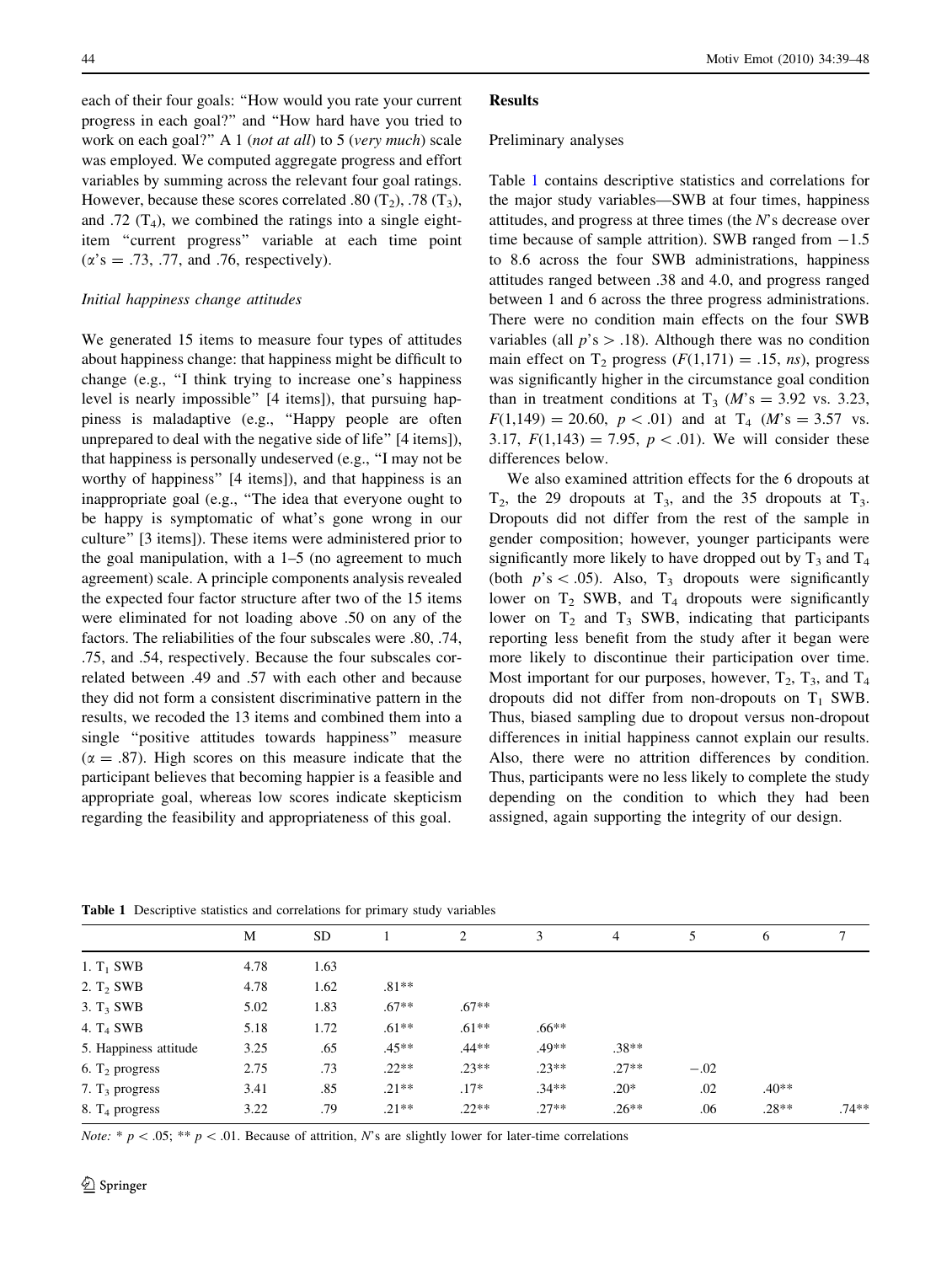<span id="page-6-0"></span>

|  | <b>Table 2</b> Regression results predicting change in SWB |  |  |  |  |
|--|------------------------------------------------------------|--|--|--|--|
|--|------------------------------------------------------------|--|--|--|--|

|                             | T <sub>2</sub> SWB | $T_3$ SWB | $T_4$ SWB |
|-----------------------------|--------------------|-----------|-----------|
| $T_1$ SWB                   | $.79**$            | $.64**$   | .58**     |
| Current goal progress       | .06                | $.18**$   | $.15**$   |
| Treatment (vs. comparison)  | .04                | .04       | .02       |
| Treatment $\times$ Progress | $15**$             | $-.02$    | $14*$     |
|                             |                    |           |           |

*Note*: \*  $p \lt .05$ ; \*\*  $p \lt .01$ . Because of attrition, N's are slightly lower in the second and third columns. Each column represents a separate regression analysis

## Hypothesis tests

Hypothesis 1 stated that goal progress would predict enhanced well-being, but only in the treatment conditions, not the comparison condition. We tested this hypothesis for three different time-periods: by examining change from  $T_1$ to  $T_2$ , from  $T_1$  to  $T_3$ , and from  $T_1$  to  $T_4$ . Specifically, we regressed the later time's SWB score on the relevant earlier time's SWB score (so the analysis would be focused on rank-order change in SWB), and also entered the later time's (centered) goal-progress score and a dummy variable representing assignment to a treatment (either autonomy, competence, or relatedness; coded 1) versus the comparison condition (coded 0), and also an interaction product term created by multiplying the goal progress score by the dummy variable. When the Treatment  $\times$  Progress effect was significant, we examined the three need-satisfaction conditions (autonomy, competence, or relatedness) separately to determine which types of need-relevant goal (if any) are most impactful when attained.

Table 2 contains the standardized coefficients resulting from the three analyses. As can be seen,  $T_1$  SWB (the test– retest coefficient) was significant in all three analyses, indicating considerable stability in participants' SWB scores. There was a main effect of goal progress at  $T_3$  and  $T_4$  (not at  $T_2$ ), and there were no treatment (vs. comparison) main effects at any time. Most important for our first hypothesis, significant Treatment  $\times$  Progress interactions emerged at  $T_2$  ( $\beta = .15$ ,  $p < .05$ ) and at  $T_4$  ( $\beta = .14$ ,  $p$  < .05; the interaction was not significant at T<sub>3</sub>). For the  $T_2$ ,  $T_3$ , and  $T_4$  analyses the overall R-squared statistics were .67, .48, and .40, respectively, with corresponding F statistics for the entire model of  $F(4,168) = 84.27$ ,  $F(4,146) = 33.60$ , and  $F(4,140) = 23.37$ , all  $p's < .01$ .

In order to isolate the source of the Treatment  $\times$ Progress effect, we re-ran the  $T_2$  and  $T_4$  analyses, substituting three product interaction terms created by multiplying goal progress by autonomy, competence, or relatedness dummy variables. At  $T_2$ , all three interactions were significant ( $\beta$ 's = .15 [ $p$  < .01], .11 [ $p$  < .05], and .16 [ $p < .01$ ], respectively), indicating that progressing towards autonomy, competence, or relatedness goals were



Fig. 1 Predicted effects of progress on changes in SWB from Time 1 to Time 2 in the four goal-type conditions

all more beneficial than progressing towards circumstance-change goals (R-squared  $= .67$ ,  $F(8,164) = 41.51$ ,  $p\lt 0.01$ ). Figure 1 contains predicted values for participants one standard deviation above or below in goal progress in the four conditions, showing that all three of the treatment conditions were more impactful than the comparison condition. The figure also illustrates that treatment participants who failed to achieve progress experienced less at SWB at  $T<sub>2</sub>$ , than comparison condition participants, consistent with Sheldon and Kasser's ([1998\)](#page-9-0) finding that failing at self-concordant or intrinsic goals resulted in reduced well-being, which Sheldon and Kasser interpreted as due to the potential riskiness of pursuing truly meaningful goals. We will consider this finding further in the discussion.

At  $T_4$ , the Relatedness  $\times$  Progress interaction was significant ( $\beta = .15$ ,  $p = .05$ ), and the Autonomy  $\times$  Progress interaction was nearly significant ( $\beta = .12$ ,  $p < .10$ ). However, the Competence  $\times$  Progress interaction term was not significant ( $\beta = .07$ , *ns*), consistent with Lyubomirsky et al.'s [\(2009](#page-9-0)) finding that competence experiences (in contrast to relatedness and autonomy experiences) did not account for the positive activity condition effects. *R*-square for this equation was .40 and  $F(4,140)$  was 23.37,  $p\lt 0.01$ . The predicted values are shown in Fig. [2,](#page-7-0) in which the competence slope is midway between the autonomy/ relatedness and circumstance goal slope. Figure [2](#page-7-0) contains a graph of the results.

According to our second hypothesis, it takes continuing successful effort in order to produce and maintain happiness gains. For example, any progress-related happiness gain between  $T_1$  and  $T_2$  should fade at  $T_3$  if the person has not continued to exert effort between  $T_2$  and  $T_3$ . To test this idea, we employed only the three treatment (''proper way'') conditions, in which goal engagement had generally positive effects. First, we regressed  $T_3$  SWB on  $T_2$  SWB (again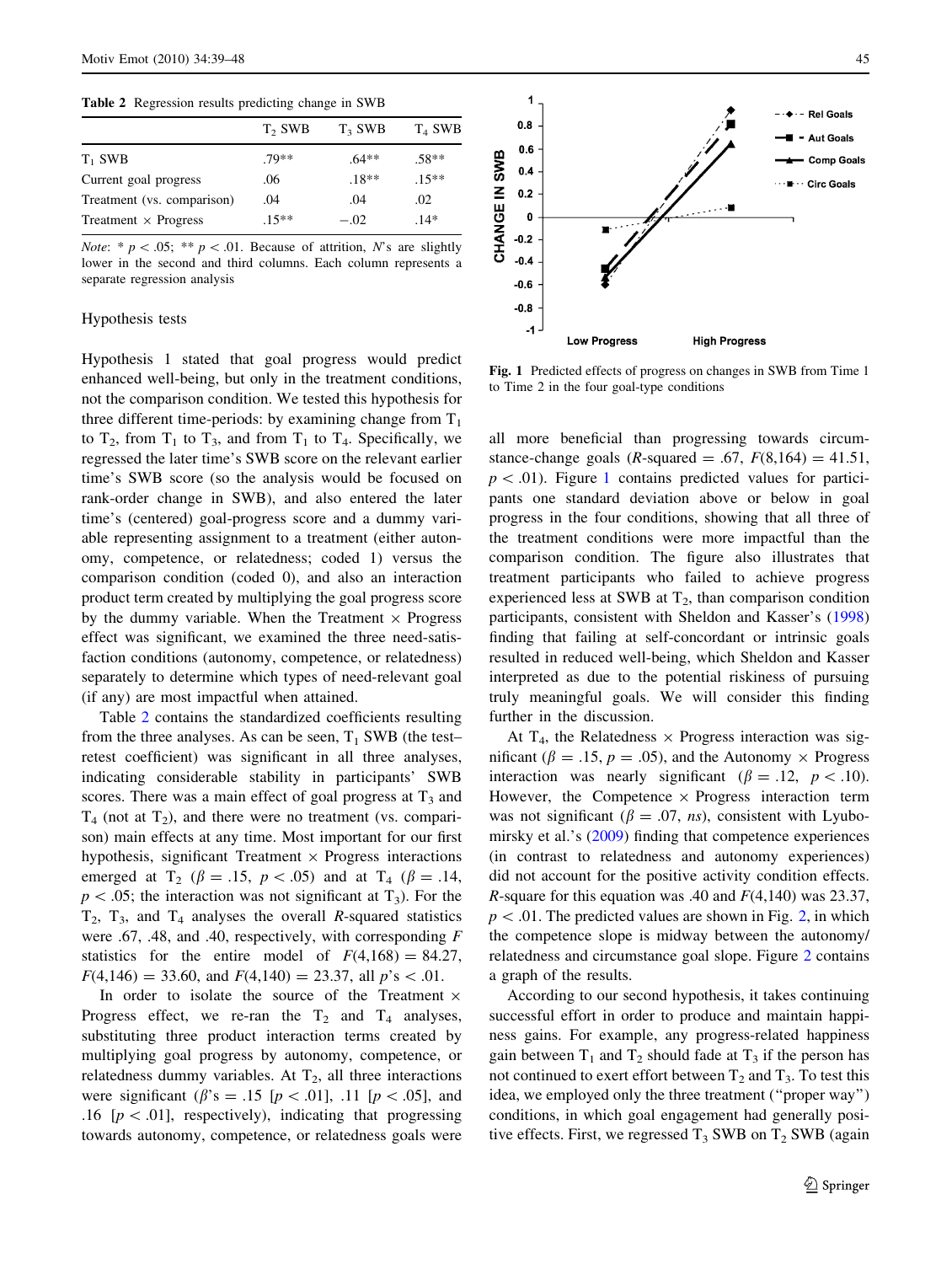<span id="page-7-0"></span>

Fig. 2 Predicted effects of progress on changes in SWB from Time 1 to Time 4 in the four goal-type conditions

to focus the analysis on change between  $T_2$  and  $T_3$ ) and on both  $T_2$  progress and  $T_3$  progress. We expected progress between  $T_1$  and  $T_2$  to be a non-significant predictor of  $T_3$ SWB because it concerns the  $T_1 - T_2$  period, not the  $T_2 - T_3$ period; people have adapted to its effects. We expected progress between  $T_2$  and  $T_3$  to be significant because  $T_3$ progress (controlling for  $T_2$  progress) represents additional effort between  $T_2$  and  $T_3$ . This was confirmed with standardized coefficients of .06 (*ns*) for  $T_2$  progress and .18  $(p < .05)$  for T<sub>3</sub> progress (see Table 3). The T<sub>3</sub> progress variable also remained significant when  $T_1$  SWB was controlled, such that  $T_3$  progress predicted change in SWB at  $T_3$  relative to both  $T_1$  SWB and  $T_2$  SWB.

Second, we conducted an analysis predicting  $T_4$  SWB from  $T_3$  SWB and all three progress variables at that point  $(T_2, T_3,$  and  $T_4$  progress), expecting progress between  $T_3$ and  $T_4$  to be significant and progress at  $T_2$  and  $T_3$  to be non-significant, for the same reason as before. This was also confirmed with standardized coefficients of .11 (ns), .08 (*ns*), and .20 ( $p < .05$ ), respectively (see Table 3). The  $T_4$  progress variable also remained significant when  $T_1$  and  $T_2$  SWB were controlled, such that  $T_4$  progress predicted change relative to  $T_1$  SWB and also relative to the  $T_2$  and  $T<sub>3</sub>$  SWB scores. In sum, the data support the sustainable happiness model's proposition that continual successful effort is required for people to maintain themselves in the

Table 3 Change in SWB predicted by progress at Times 3 and 4

| Goal Progress | $T_3$ change in SWB | $T_4$ change in SWB |  |  |
|---------------|---------------------|---------------------|--|--|
| $T_1 - T_2$   | .06                 | .11                 |  |  |
| $T_2 - T_3$   | $.18*$              | .08                 |  |  |
| $T_3 - T_4$   |                     | $.20*$              |  |  |

*Note*: \*  $p < .05$ . Because of attrition, N's are slightly lower in T<sub>4</sub> compared to  $T<sub>3</sub>$  analyses. Bolded coefficients had been hypothesized to be significant

upper end of their own ''set range.'' In order to stay above their initial happiness levels, participants had to have tried hard and done well lately.

Our third hypothesis was that participants' initial attitudes about becoming a happier person would have their own independent effects on changes in SWB. To test this hypothesis, we re-ran the three regression analyses presented in Table [2](#page-6-0), entering the ''attitudes towards happiness'' variable at a second step. In all three analyses, this variable made a significant contribution at the second step, with standardized coefficients of .12 at  $T_2$  ( $p \lt .05$ ), .25 at  $T_3$  ( $p\lt.01$ ) and .17 at  $T_4$  ( $p\lt.05$ ); the earlier coefficients were essentially unchanged. At the third step in these regressions we entered an interaction term by multiplying the treatment versus comparison dummy variable by the happiness attitude variable; none of these interactions were significant ( $\beta$ 's = -.09, .04, and .12, respectively, all  $p$ 's ns), suggesting that these pre-existing attitudes had positive effects on peoples' happiness levels whether or not they were in a condition hypothesized to provide a ''proper way.'' It is also noteworthy that the attitudes towards happiness variable was unrelated to participants' reported goal progress (see Table [1\)](#page-5-0). The implications of these findings are considered below.

# Discussion

This study went beyond previous experimental happiness intervention research in a number of ways. First, we assigned participants to pursue personal goals of particular types rather than assigning them to practice exercises of particular types; second, we tied the content of the assigned treatment goals directly to psychological needs, the experiential mediators to well-being shown within many past SDT studies and some past happiness intervention studies; third, we used an age-diverse adult sample; fourth, we tracked participants for 6 full months, across four waves of assessment; and fifth, we assessed participants' initial attitudes towards becoming happier. The study also advanced beyond prior goal research by randomly assigning participants to pursue particular goals, rather than relying on participants' unconstrained goal selections, and advanced beyond previous SDT research by asking participants to directly pursue need-satisfying experiences, rather than measuring need satisfaction as a byproduct of other types of motivation variables.

The data supported all three of our hypotheses. Most important, our first hypothesis, and the general notion that ''becoming happier takes both a will and a proper way'' (Lyubomirsky et al. [2009\)](#page-9-0), received a new type of support. At  $T_2$  and  $T_4$ , there was no simple main effect of treatment versus comparison condition on changes in SWB, and also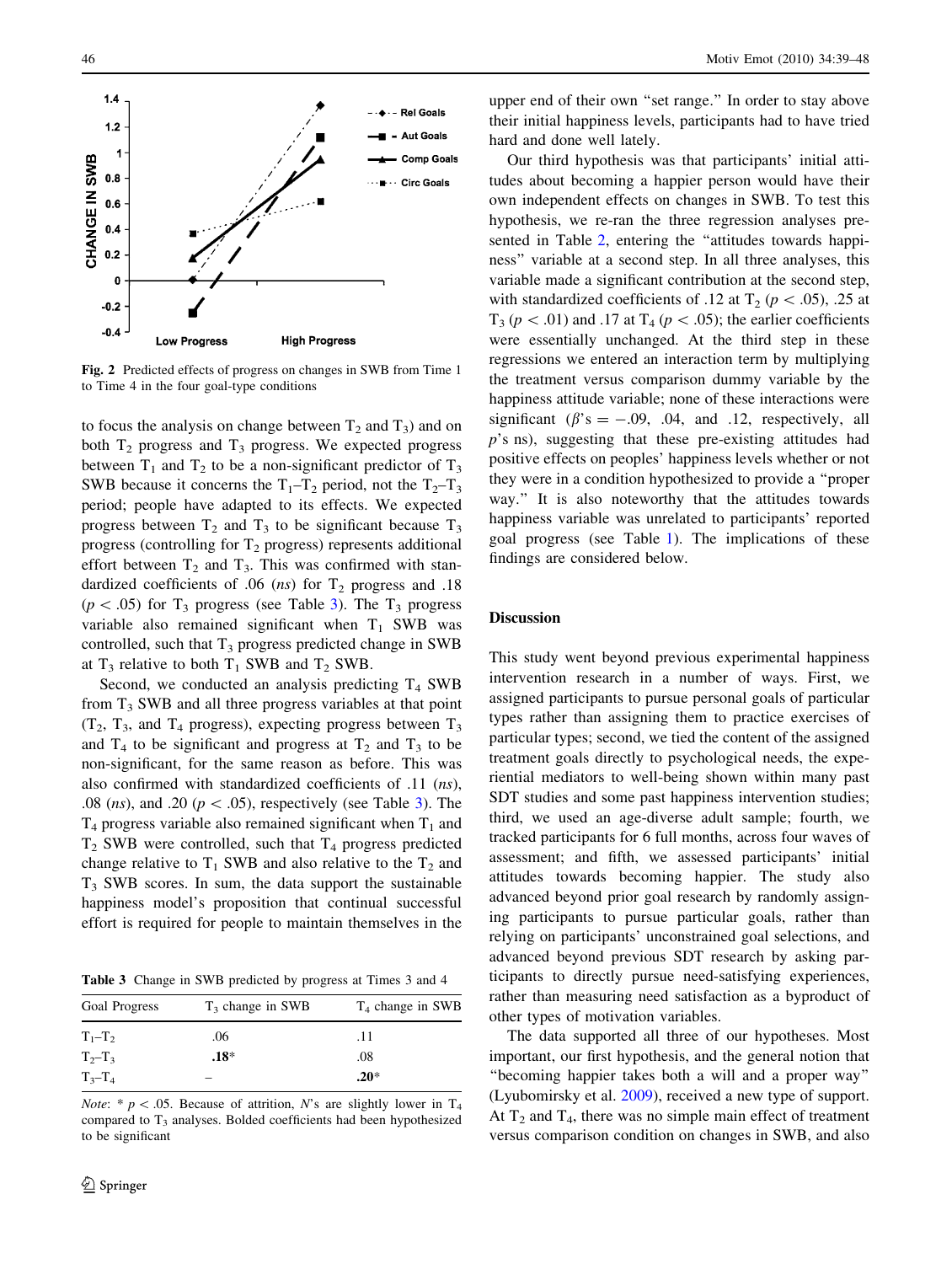no main effect of goal progress in the comparison condition. Only when participants had been assigned to pursue a type of goal expected (by theory) to be beneficial, and only when participants continued to invest effort and do well in their goals, did they gain long-term benefits. Notably, the Treatment  $\times$  Progress interaction was not observed at T<sub>3</sub>. At present we have no explanation why progress in the comparison condition predicted equally enhanced SWB at  $T<sub>3</sub>$  compared to the treatment conditions.

Worth further consideration is our finding that autonomy, competence, and relatedness condition participants who failed to achieve their goals evidenced lower wellbeing compared to all circumstance condition participants. In other words, whereas circumstance change goals convey neither an ''up'' when achieved nor a ''down'' when not achieved, need-relevant goals appear to carry a risk in that one may end up worse off (at least compared to those pursuing circumstance change goals) if one does not achieve them (see Figs. [1,](#page-6-0) [2\)](#page-7-0). As noted earlier, Sheldon and Kasser ([1998\)](#page-9-0) found a similar longitudinal pattern and suggested that this reflects the risk of pursuing more meaningful or consequential goals. That is, need-relevance may amplify the consequences of goal pursuit, such that success has a stronger positive effect and failure a stronger negative effect on one's subsequent state of mind. Still, a relevant maxim may be ''nothing ventured, nothing gained.'' This maxim implies that one may have to take a risk in order to obtain a real gain, and even if the effort backfires sometimes, it is still worth trying again. This should be especially true in the case of trying to meet one's psychological needs, which presumably cannot be ignored if one is to be a psychological healthy person.

Our second hypothesis was that continuous successful effort is required in order for initial SWB gains to be maintained. We tested this by showing that enhanced SWB at each time point could be predicted from that time point's goal-progress score, controlling for all previous goal-progress and previous SWB scores. These analyses demonstrated, for example, that progress between  $T_1$  and  $T_2$  did not predict enhanced SWB at  $T_3$ ; its effects had dropped out, and only progress between  $T_2$  and  $T_3$  predicted  $T_3$ SWB. Thus, if the initial gains were to be maintained, participants had to keep trying and doing well throughout each new phase of the study. This provides important new support for a central premise of the sustainable happiness model (Lyubomirsky et al. [2005;](#page-9-0) Sheldon and Lyubomirsky [2004](#page-9-0)), that only a continuing influx of positive experiences, generated by sustained effort (a continuous "will"), can maintain happiness in the upper tail of a person's set range. Without such maintained effort, hedonic adaptation is likely to erode earlier gains even in the "positive way" conditions. This finding also supports the notion that well-being is characterized by a set-range rather

than a set-point, and the further notion that continued appropriate and successful activity can keep people in the upper end of their set-range (Lyubomirsky et al. [2005\)](#page-9-0).

Our third hypothesis addressed the ''will'' question in a different way, by examining whether participants' initial attitudes regarding becoming happier would influence their actual results in the study. This was indeed found to be the case, suggesting that it is important to have positive attitudes and expectancies when attempting to improve one's happiness levels. Notably, these attitudes were unrelated to reported goal progress. This raises the question—might such attitudes distort participants' later happiness ratings, making them believe that the study exercises have worked better than they really have? Perhaps—although there may be little difference between being happy and believing one is happy. It is worth pointing out, however, that demand effects cannot explain these results, as all participants were aware of the study hypotheses regarding happiness change, not just participants with positive attitudes towards happiness change. Still, these results suggest that some participants might benefit even from ''neutral'' interventions that is, interventions that researchers do not believe are directly relevant to happiness—perhaps through a selffulfilling prophecy or placebo effect. We suggest that intervention researchers might include our new ''attitudes towards happiness'' measure in their studies, in order to examine and control for such effects. It is also possible that the measure warrants further development, to incorporate other pre-existing attitudes or beliefs relevant to happinessincrease (such as religious prescriptions or previous experiences regarding happiness, or beliefs about what happiness means or consists of).

## Limitations and last words

Our study had several limitations, although a number of factors mitigate these. The limitations include our use of self-report measures to assess well-being (although selfreport is arguably the best way to assess such a subjective construct), the exclusively Western sample (although the age and job diversity of this university community sample renders it more generalizable than the average college sophomore sample), and the lack of long-term follow-ups to evaluate the sustainability of happiness gains (although the 6-month course of this experimental longitudinal study is relatively long for this type of research). Another limitation of these studies is that the circumstance change goals may have been more concrete or of a shorter time-scale than the activity (need-relevant) goals, such that they had already attained or had been abandoned later in the study. This might represent a potential confound between comparison and treatment conditions. Notably, however, mean rated progress for circumstance goals at T4 was only 3.52